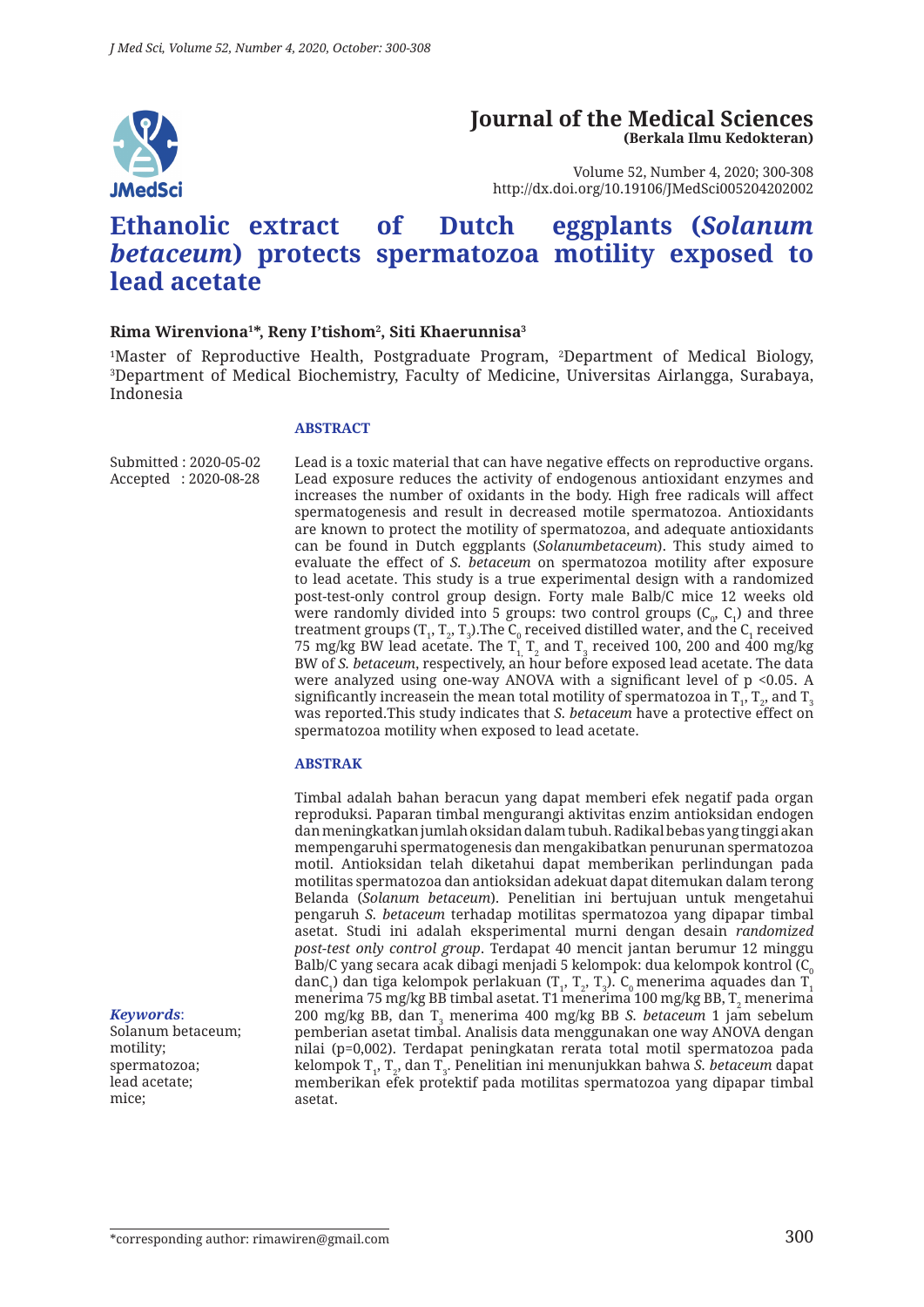# **INTRODUCTION**

Infertility affects approximately 15% of couples trying to conceive, and a malefactor such as decreased quality of spermatozoa contributes to roughly half of these cases. $1$  The incidence of infertility has been increasing in industrial countries from 7%-8% in 1960 to 20%-35% currently. Industrial countries have high environmental pollution. Environmental pollution is one of the factors that contributes to the decline in male fertility.<sup>2</sup> Environmental pollutant material that is often found daily, especially in industrial and developing countries, is lead (plumbum,  $Ph$ )<sup>3</sup>

Humans are exposed to many toxicants, including a heavy metal lead in the workplace and from the environment. Exposure to lead can result in significant adverse health effects on male reproductive systems.4 The most frequent causes of male infertility are associated with spermatozoa motility. Lead can induce a prolonged liquefaction time, thereby reducing spermatozoa motility.5 Lead induces lipid oxidation, especially in unsaturated fatty acid chains, which dominate the lipid architecture of the sperm plasma membrane.6 These oxidized lipids undergo a chain reaction to form free radical products. Increasing the number of radicals will result in the decomposition of unsaturated fatty acids into lipid peroxide, which is very unstable. Lipid peroxidation is a process that commonly occurs following the production of high levels of reactive oxygen species (ROS).7 High oxidants have a strong impact on spermatozoa motility. Spermatozoa are very susceptible to interference in ROS levels. Elevated ROS production can overwhelm the cell's limited antioxidant defenses, leading to dysfunction and loss of fertilizing potential.8

Adequate antioxidants are needed to increase male fertility.9 One fruit that contains high antioxidants is *Solanum betaceum* or Dutch eggplants. *Solanum betaceum* is a subtropical non-climacteric fruit that produces fruit throughout the year.10 *Solanum betaceum* fruit is very rich in nutrients and chemical compounds needed by the body.11 Several previous studies indicate that lead exposure can be inhibited by administering exogenous antioxidants.12 Antioxidants can bind to free radical compounds.13

*Solanum betaceum* is a natural antioxidant that has been shown to contain quite high antioxidants such as anthocyanin, flavonoids, and tannins.14 Flavonoid compounds are secondary metabolite compounds that act as antioxidants because they are beneficial in preventing cell damage due to oxidative stress.15 Flavonoids that function as antioxidants are flavonoids that have hydroxyl groups (-OH) because they can donate protons (H atoms) to free radicals so that free radicals become stable.16 Anthocyanin is a natural source of antioxidants that can be used to minimize oxidation reactions and ward off free radicals.17 Ellagic acid in tannins reacts with free radicals because of its ability to bind metal ions, which are powerful antioxidants against lipid peroxide.18 *Solanum betaceum* extract acts as an antioxidant that can protect the biological membrane of sperm from damage due to free radicals and has the potential to protect the motility of spermatozoa from the influence of lead.

### **MATERIALS AND METHODS**

### **Study design and site**

This is true-experimental research with a randomized post-test only control group design. Forty male mice were obtained from Surabaya Veterinaria Center. Maintenance of mice and treatment were located at the Laboratory Animals Experiment,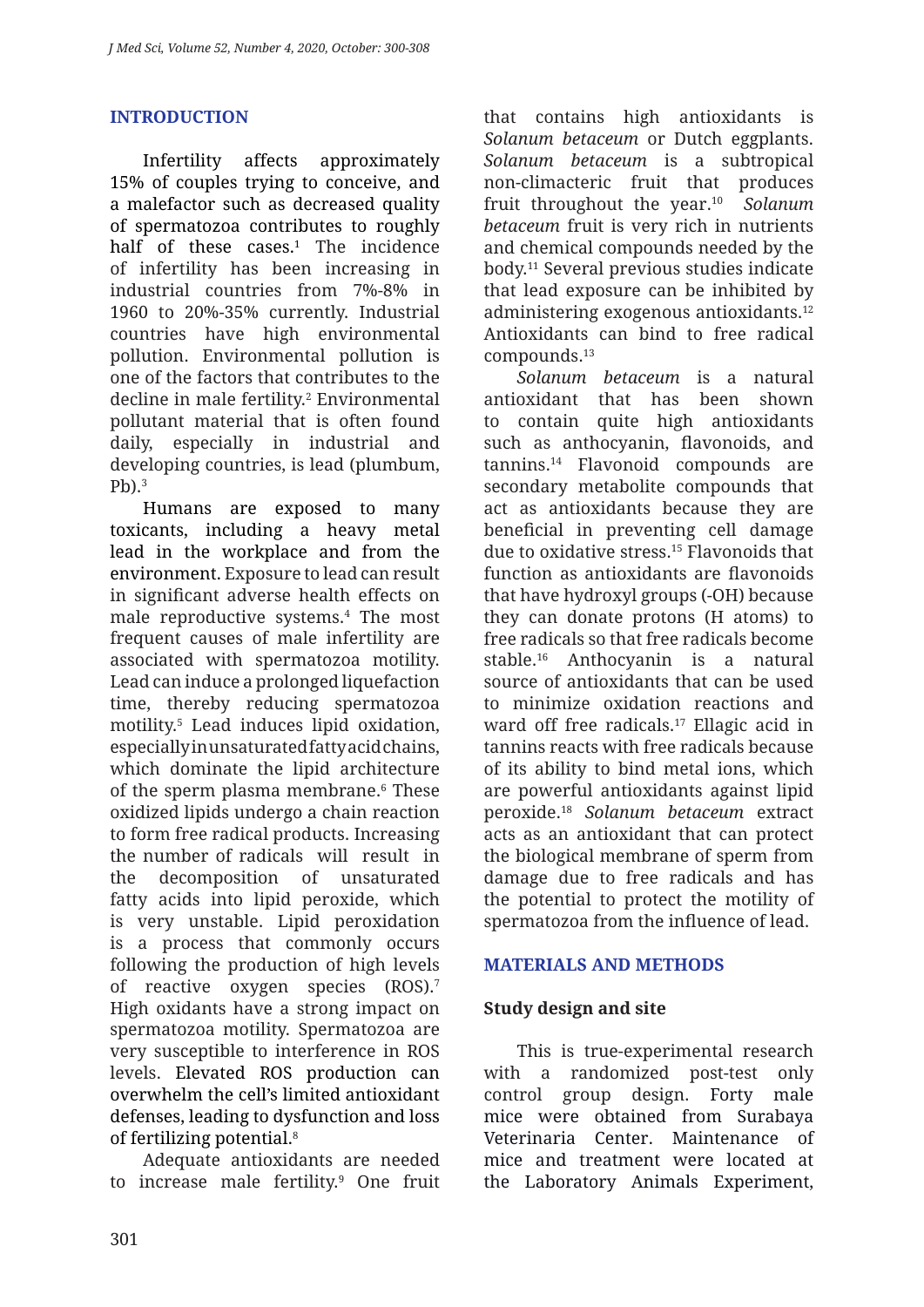Medical Biochemistry, Faculty of Medicine, Universitas Airlangga, Surabaya. The observation of the quality of the spermatozoa was located at the Medical Biology Laboratory, Faculty of Medicine, Universitas Airlangga, Surabaya, Indonesia.

# **Animal criteria, standard diet, and bedding**

Forty clinically healthy male Balb/C mice, 12 weeks old, with an initial body weight of 25-30 g were used in this study. Acclimatization was performed before use for 7 days to adjust to the new environment. All mice were found to be in a clinically acceptable condition and were assigned to the study. Animals that are sick and die will be excluded from the study.

Animals were housed in five cages with a size of 500 x 300 x 150 mm for 35 days based on the spermatogenesis cycle. The cageswere well placed so that all experimental animals obtained good environmental conditions, such as light, temperature, and humidity, that were homogeneous and constant. There were five groups, namely,  $C_0$ ,  $C_1$ ,  $T_1$ ,  $T_2$ , and  ${\tt T}_{\sf 3}$ .  ${\tt C}_{\sf 0}$  was receiving distilled water.  ${\tt C}_{\sf 1}$ was receiving lead acetate.  $\texttt{T}_{\textup{1}}, \, \texttt{T}_{\textup{2}},$  and  $\texttt{T}_{\textup{3}}$ were given lead acetate after receiving *S. betaceum*. All treatments were given orally. Each group (8 mice) received the same standard diet *ad libitum*. The sawdust used for the base of the cage was changed depending on needs or at least every 3 days to keep the cage clean and for animal health.

### **Lead acetate preparation**

Lead acetate used a dose of 75 mg/ kg BW, dissolved in distilled water and saved at room temperature. Lead acetate solution was given as much as 0.1 mL.

### *Solanum betaceum* **extract preparation**

The extracted material used in this study was the ethanolic extract of *S. betaceum.Solanum betaceum* fruit was dried by a fresh dryer. Dry powder was extracted by maceration 3 x 24 h 3 times at room temperature. The ethanol extract of *S. betaceum* was dissolved in distilled water before being given to mice orally. The extract was given in 3 different doses, namely,  $T_1$  100 mg/kg BW,  $T_2$  200 mg/ kg BW, and  $P_3$  400 mg/kg BW. Different doses were administered in the Medical Biochemistry Laboratory, Faculty of Medicine, UniversitasAirlangga. *Solanum betaceum* solution was given as much as 0.1 mL.

### **The instrument and measurement of spermatozoa motility**

Mice were sacrificed by giving chloroform solution and then surgically performed. After sacrificing the animals, the spermatozoa was examined to determine their motility. The procedure for checking spermatozoa motility was carried out in each group. Spermatozoa suspension was obtained from the epididymis using a dissecting kit. The cauda epididymis was separated by cutting the proximal portion of the epididymal corpus and the distal portion of the vas deferens. Subsequently, the cauda epididymis was put into a petri dish containing 1 mL of NaCl 0.9%, and the proximal portion of the cauda was cut with scissors and then pressed gently until the secretion of epididymal fluid was released and suspended in NaCl 0.9%. Spermatozoa suspension from the cauda epididymis was used for observation approximately 30 min after collection.

Observation of the motility of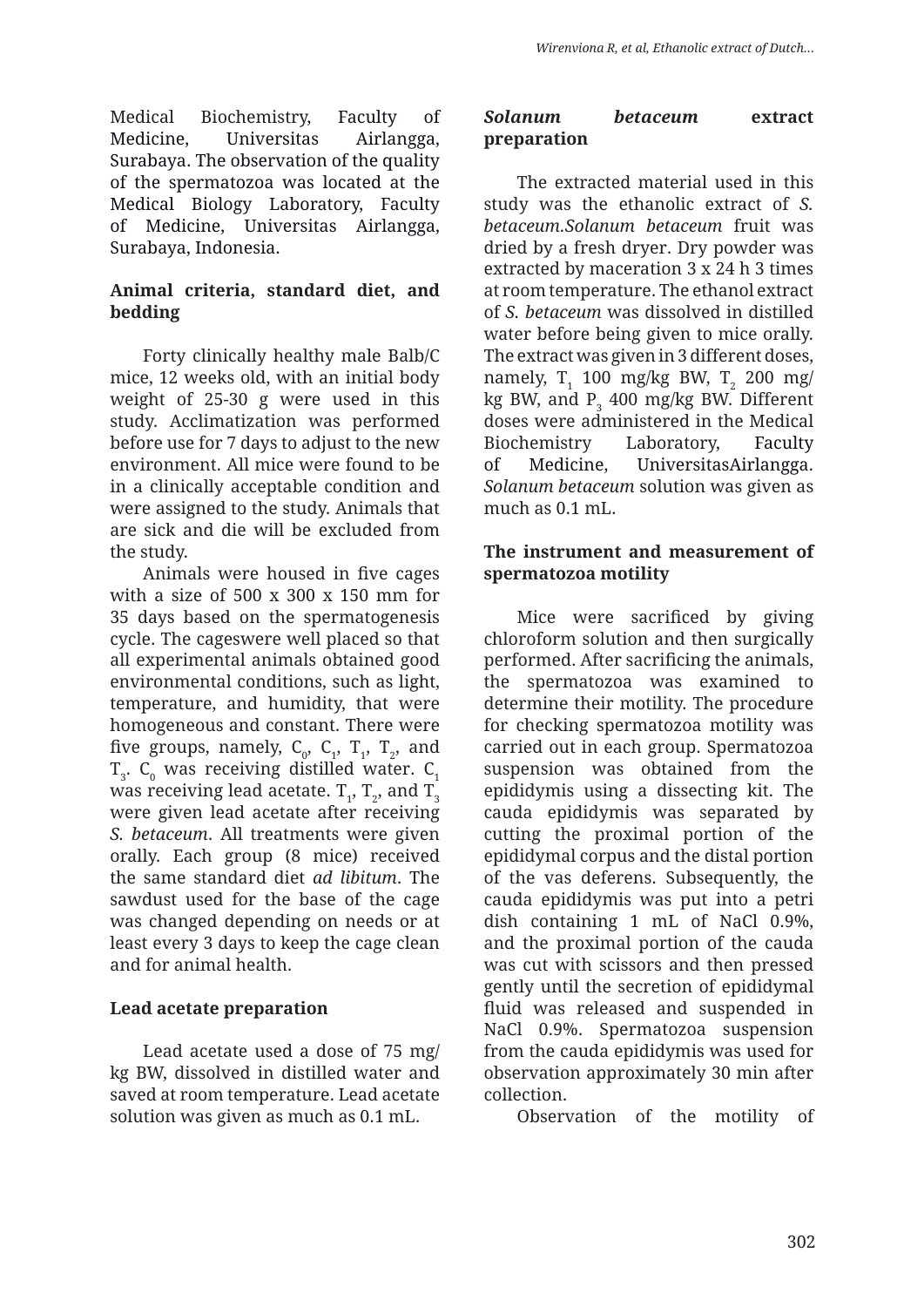spermatozoa was performed by dripping approximately 10-15 µL into the glass object and then covered with a cover glass. Spermatozoa motility is observed under a microscope with a magnification of 200-400x. Evaluate at least 200 spermatozoa with acalculating machine and assess the movements of spermatozoa that occur by assessing 3 categories and calculating their percentage. Spermatozoa motility assessment criteria are spermatozoa moving forward (progressive), spermatozoa moving but not forward, only spinning, or moving in place (non progressive), and spermatozoa are silent or not moving (immotile).

### **Statistical analysis**

The results are given as the means ± standard deviation (SD). Data were analyzed using one-way ANOVA and post hoc tests with a significance level of pvalue <0.05. The data were normally distributed.

# **Ethical consideration**

This study was approved by the Research Ethics Committee of Faculty of Medicine, UniversitasAirlangga, Surabaya, with registration number: 30/ EC/KEPK//FKUA/2020.

# **RESULTS**

Spermatozoa motility assessment criteria, namely progressive, nonprogressive, and immotile are shown in FIGURE 1. The highest mean number of immovable or immotile spermatozoa in the $C_1$  group was given lead acetate. The lowest mean of progressive and nonprogressive motile spermatozoa was in the  $\textsf{C}_\textsf{i}$  group that was given lead acetate.



FIGURE 1. Average spermatozoa motility of 5 treatment groups (n=40).

Statistical analysis results of each group can be seen in TABLE 1. Each group consisted of 8 male mice. The average measurement results were obtained by combining progressive and nonprogressive motility as total motile. The mean of the total motile in each group was different. The highest mean in the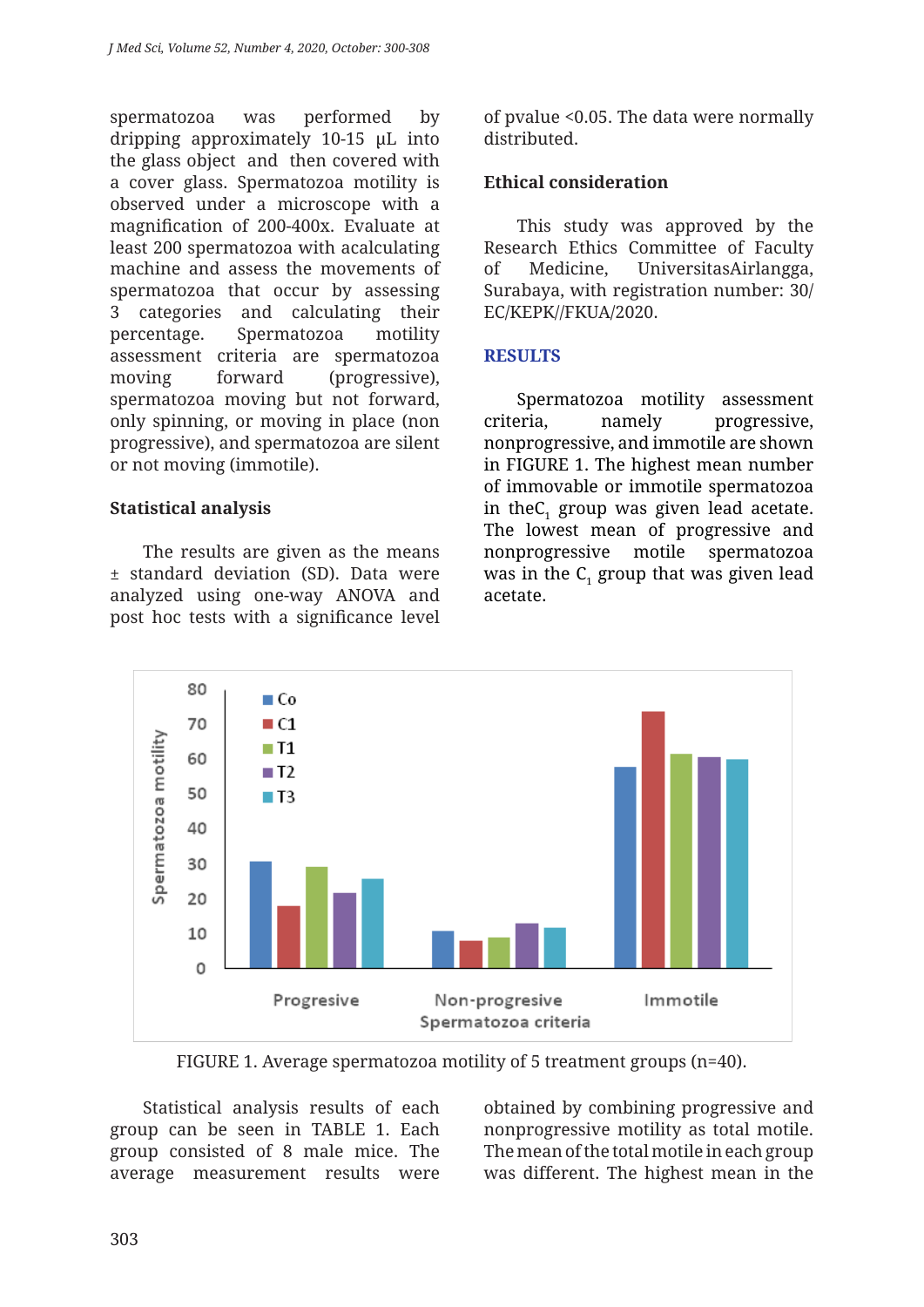$C<sub>o</sub>$  group was 45.13%, and the lowest in the  $\rm C_1$ group was 25.88%. The mean value of total motile spermatozoa in groups  $T_1$ ,  $T_2$ , and  $T_3$  increased with increasing doses. To see the spermatozoa motility data normally distributed, a normality test with Shapiro-Wilk was performed because the data amounted to <50 data points. Thespermatozoa motility data distribution of each group was normal with a pvalue >0.05, and then the analysis was continued with a homogeneity test. The homogeneity test showed that the distribution of spermatozoa motility data

in each group was homogeneous with a pvalue of 0.256 and then continued with the ANOVA difference test. ANOVA showed that there was a significant difference in spermatozoa motility with a p value of 0.002.

The post hoc LSD test showed that there were significant differences in total motile spermatozoa (p  $\leq 0.05$ ) as shown in TABLE 2. Superscript letters show significant differences, namely,  $C_0$ and  $C_1$  (0.000),  $C_1$  with  $T_1$  (0.004),  $T_1$  with  ${\tt T}_2$  (0.003), and  ${\tt C}_1$  with  ${\tt T}_3$  (0.001).

TABLE 1. The difference in spermatozoa motility between the intervention and the control groups

| Groups  | Mean± SD           | Normality | Homogeneity | р     |
|---------|--------------------|-----------|-------------|-------|
| $C_{0}$ | $45.13 \pm 5.489$  | 0.631     |             |       |
|         | $25.88 \pm 10.092$ | 0.732     |             |       |
| $T_{1}$ | $37.25 \pm 5.574$  | 0.347     | 0.256       | 0.002 |
| $T_{2}$ | $37.88 \pm 8.526$  | 0.073     |             |       |
|         | 38.75±6.319        | 0.499     |             |       |

 $C_0$ : normal mice;  $C_1$ : exposed to lead acetate only; T<sub>1</sub>: 100 mg/kg BW + exposed to lead acetate;  $T_2$ : exposed to lead acetate + 200 mg/kg BW;  $\text{T}_3$ : exposed to lead acetate + 200 mg/kg; SD: standard deviation

TABLE 2.Post hoc LSD test for total motility of spermatozoa

| Groups         |        |                    |                          |                          |
|----------------|--------|--------------------|--------------------------|--------------------------|
|                | 0.000a |                    | $\overline{\phantom{0}}$ | $\overline{\phantom{0}}$ |
|                | 0.238  | 0.004 <sub>b</sub> |                          |                          |
| $\rm T^{}_{2}$ | 0.265  | 0.003c             | 0.947                    | $\qquad \qquad$          |
| ⊥ ∩            | 0.374  | 0.001d             | 0.766                    | 0.817                    |

### **DISCUSSION**

In this study, the  $C_1$  group that was only given lead acetate, showed the lowest total motile rate. These results showed that lead toxicity can reduce total motile spermatozoa. Leadinduced oxidative stress causes major damage to sperm quality by disrupting the antioxidant and reactive oxygen

species (ROS) balance, thus resulting in abnormalities of spermatogenesis.<sup>19</sup> Increased ROS products cause oxidative stress (OS) due to an imbalance of antioxidants and oxidants.20 Although ROS are necessary for the normal physiological function of sperm, excessive oxidative stress can cause increased susceptibility to DNA damage, potentially leading to infertility and reducing sperm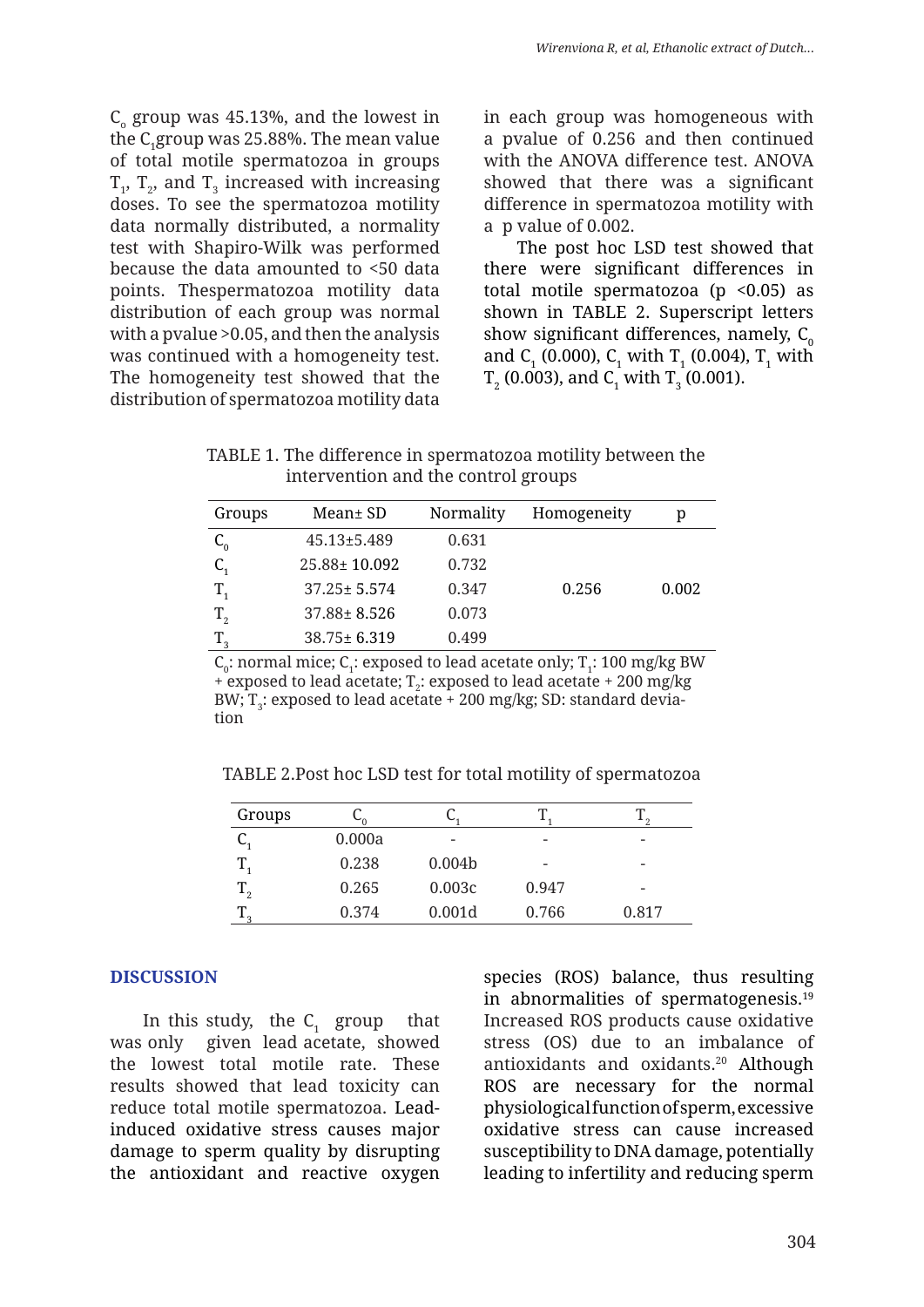motility.21 Oxidative stress has been identified as an area of great attention because ROS and their metabolites can attack enzymatic systems. Spermatozoa have minimal endogenous antioxidant defenses and are very dependent on exogenous enzyme sources during spermatogenesis.<sup>22</sup>

Spermatozoa are rich in mitochondria to supply much energy that is required for motility.<sup>23</sup> The movement of spermatozoa requires some ATP, which is used to move the flagellate apparatus. $24$  ROS-induced damage to mitochondrial DNA leads to decreased ATP and energy availability, impeding sperm motility. The presence of dysfunctional spermatozoa in the semen significantly elevates the production of ROS, which in turn affects its mitochondrial function and sperm motility.25 Disturbances in mitochondrial respiration function can result in decreased motility and fertility, which can be seen in the  $C<sub>1</sub>$  group. The cytology of animals that lead poisoning describes the occurrence of asthenozoospermia or a condition when sperm cannot move swiftly.26

The balance between ROS and antioxidants is necessary to maintain physiological oxidative mechanisms and to minimize the risk of cellular injury.27 If ROS accumulate, endogenous antioxidant defenses will not be sufficient.<sup>28</sup> Exogenous antioxidants are needed to inhibit cell damage that occurs. *Solanum betaceum* fruit contains high antioxidants that the body needs.<sup>29</sup> The mean value indicates that there was a significant difference between the groups given lead  $(C<sub>1</sub>)$  and the group's given extracts of *S. betaceum* and lead acetate  $(T_1, T_2, \text{ and } T_3)$ . The antioxidant content in the *S. betaceum* extract can function as a protective agent to prevent cell damage caused by free radicals, with the mean total motile values of the  $T_1$ ,  $T_2$ , and  $T_3$  groups increasing by 37.63, 37.88, and 38.75%, respectively,

compared to the  $C_1$  group. Spermatozoa motility significantly increases with increasing dose.30 Administration of antioxidants can increase the body's metabolism and accelerate the formation of ATP so that spermatozoa motility will increase.31 This happens because in the cell plasma membrane, there are many macromolecules in the form of proteins, lipoproteins, and glycoproteins that function as enzymes and receptors. Spermatozoa require several enzymes and receptors for their movement.<sup>32</sup>

The results of this study showed that the administration of ethanolic *S. betaceum* extracts significantly affected the total motility of spermatozoa. The highest percentage increase in the mean total motility is shown by giving the highest dose of 400 mg/kg body weight. The higher the dose of antioxidant administration, the more antioxidant content obtained will increase the motility of mouse spermatozoa.<sup>33</sup> Other studies have shown an improvement in mitochondrial function as a producer of ATP after exogenous antioxidants are given. ATP will be better synthesized as an energy source to drive flagella if given adequate antioxidants.34

# **CONCLUSION**

The findings of this study shows that there is a significant difference in motility between the intervention and the control groups. *Solanum betaceum* extract has a protective effect by increasing the total motility of spermatozoa. The highest increase in the mean percentage of total motile spermatozoa was shown by giving the highest dose of 400 mg/kg BW in the  $\mathrm{T}_3$  group.

# **REFERENCES**

1. Agarwal A, Virk G, Plessis SS. Effect of oxidative stress on male reproduction. The World J Mens Health 2014; 32(1):1-17.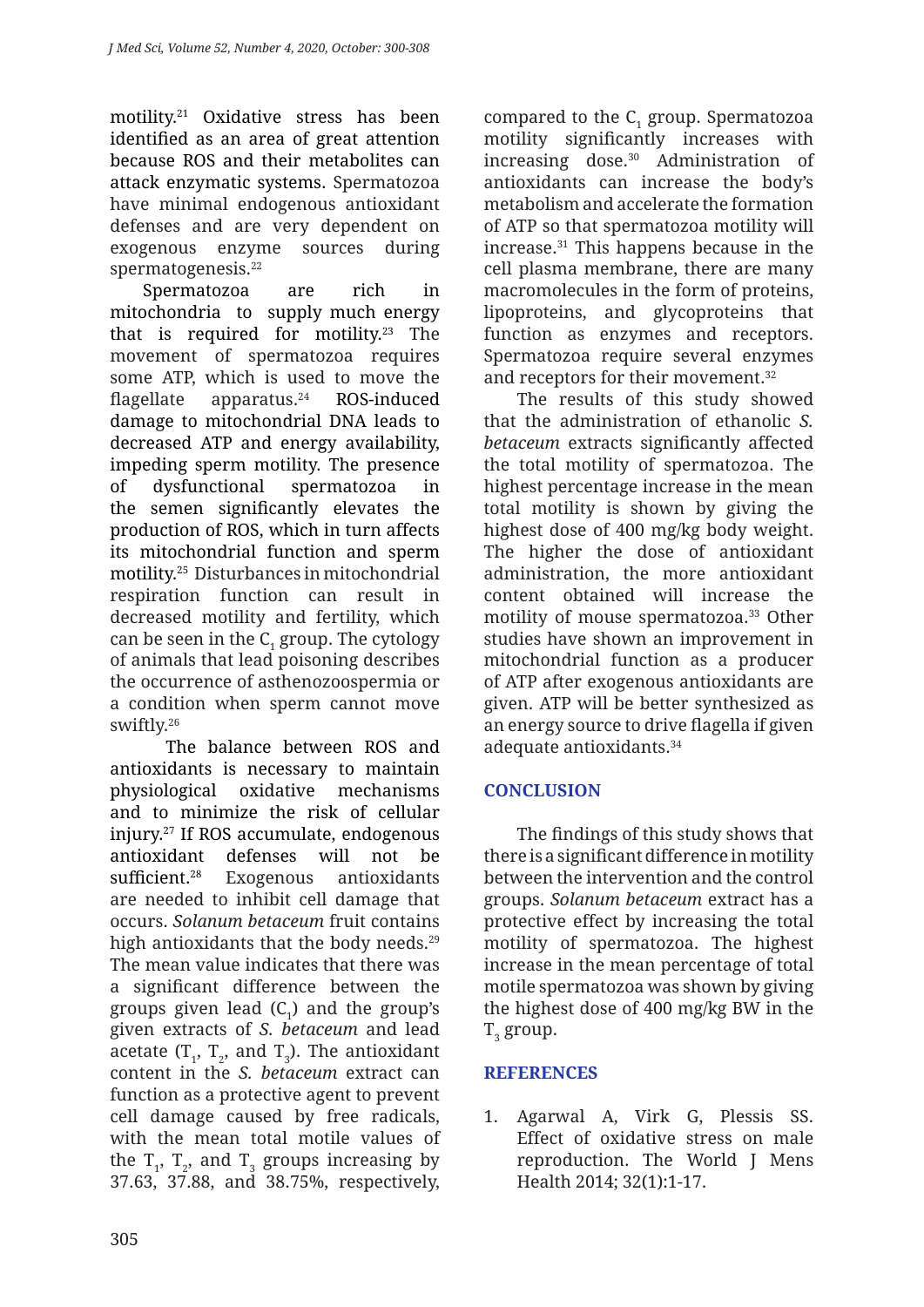https://doi.org/10.5534/wjmh.2014.32.1.1

2. Najafi TF, Roudsari RL, Namvar F, Ghanbarabadi VG, Talasaz ZH, Esmaeli M. Air pollution and quality of sperm. Iranian Red Crescent Med J 2015; 17(4):e26930 https://doi.org/ 10.5812/

ircmj.17(4)2015.26930

- 3. Bierkens J, Smolders R, Van Holderbeke M, Cornelis C. Predicting blood lead levels from current and past environmental data in Europe. Sci Total Environ 2011; 409(23):5101–10. https://doi.org/10.1016/j. scitotenv.2011.08.034
- 4. Kumar S. Occupational and environmental exposure to lead and reproductive health ımpairment. Indian J Occup Environ Med 2018; 22(3):128-37. https://doi.org/10.4103/ijoem.

IJOEM\_126\_18

- 5. Vigeh M, Smith DR, Hsu P. How does lead induce male infertility?. Iran J ReproMed 2011; 9(1):1-8.
- 6. Ayala A, Muñoz MF, Argüelles S. Lipid peroxidation: production, metabolism, and signaling mechanisms of malondialdehyde and 4-hydroxy-2-nonenal. Oxid Med Cell Longev 2014; 1-31. https://doi.org/10.1155/2014/360438
- 7. Walters JLH, Gadella BM, Sutherland JM, Nixon B, Bromfield EG. Shining a light on lipids and lipid-modulating enzymes in the male germline. J Clin Med 2020; 9(327):1-25. https://doi.org/10.3390/jcm9020327
- 8. Nowicka-Bauer K &Nixon B. Molecular changes induced by oxidative stress that impair human sperm motility. Antioxidants 2020; 9(134):1-22.

https://doi.org/10.3390/antiox9020134

9. Ross C, Morriss A, Khairy M, Khalaf Y, Braude P, Coomarasamy A, El-Toukhy T. A systematic review of the effect of oral antioxidants on male infertility. Reprod Biomed Online2010; 20(6): 711–23.

https://doi.org/10.1016/j. rbmo.2010.03.008

10. Schotsmans WC, East A, Woolf A. Tamarillo (*Solanum betaceum*  Cav.).In: Yahia EM ed. Postharvest Biology and Technology of Tropical and Subtropical Fruits. Cambridge UK: Wood Head Publishing, 2011. pp. 427–441.

https://doi.org/10.1533/9780857092618.427

- 11. Durant AA, Rodríguez C, Santana AI, Herrero C, Rodríguez JC JC, Gupta MP. Analysis of volatile compounds from Solanumbetaceum cav. fruits from panama by head-space micro extraction. Rec Nat Prod 2013; 7(1):15-26.
- 12. Kurutas EB. The importance of antioxidants which play the role in cellular response against oxidative/ nitrosative stress: current state. Nutr J 2016; 15(71):1-22. https://doi.org/10.1186/s12937-016- 0186-5
- 13. Lobo V, Patil A, Phatak A, Chandra N. Free radicals, antioxidants and functional foods: impact on human health. Pharmacogn Rev 2010; 4(8):118-26. https://doi.org/10.4103/0973-7847.70902
- 14. Khaerunnisa S, Kusumastuti K, Mustika A, Aminah NS, Suhartati S. Mechanism of Solanum betaceum to prevent memory impairment in cigarette smoke-exposed rat. Int JApp Pharm 2019; 11(3):25-9. https://doi.org/10.22159/ijap.2019. v11s3.M1024
- 15. Ruiz-Cruz S, Chaparro-Hernández S, Hernández‐ Ruiz KL, Cira‐Chávez LA, Estrada‐Alvarado MI, Ortega LEG, *et al.* Flavanoids: important biocompounds in food. In: Justino G editors, Flavonoids: From Biosynthesis to Human Health. Intech Open 2017; 16:353-369. https://doi.org/10.5772/67864
- 16. Kaur, S. and Mondal, P. Study of total phenolic and flavonoid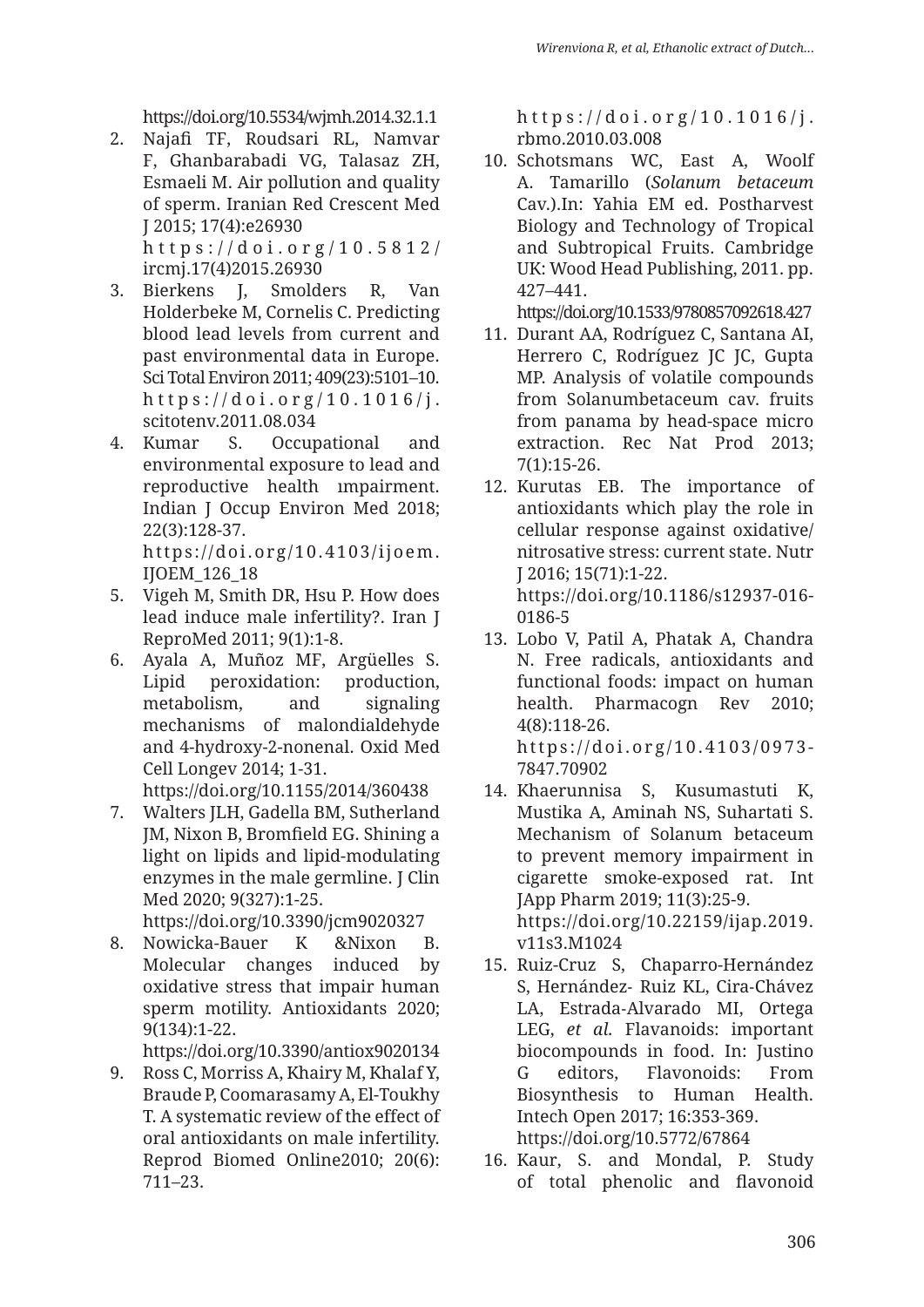content, antioxidant activity and antimicrobial properties of medicinal plants. J Microbiol Exp 2014; 1(1):23–8.

https://10.15406/jmen.2014.01.00005

17. Diep T, Pook C, Yoo M. Phenolic and anthocyanin compounds and antioxidant activity of tamarillo (*Solanumbetaceum* cav.). Antioxidants 2020; 9(169):1-20.

https://doi.org/10.3390/antiox9020169

18. Priyadarsini KI, Khopde SM, Kumar S, Mohan H. Free radical studies of ellagic acid, a natural phenolic antioxidant. J Agric Food Chem 2002; 50:2200-6.

https://10.1021/jf011275g

- 19. Flora G, Gupta D, Tiwari A. Toxicity of lead: a review with recent up date. Interdiscip Toxicol 2012; 5(2):47-58. https://doi.org/10.2478/v10102-012- 0009-2
- 20. Poljsak B, Šuput D, Milisav I. Achieving the balance between ros and antioxidants: when to use the synthetic antioxidants. Oxid Med Cell Longev 2013; 1-11. https://doi.org/10.1155/2013/956792
- 21. Alahmar AT. Role of oxidative stress in male infertility. J Hum Repro Sci 2019; 12(1):4-18.

https://doi.org/10.4103/jhrs.JHRS\_150\_18

- 22. Sabeti P, Pourmasumi S, Rahiminia T, Akyash F, Talebi AR. Etiologies of sperm oxidative stress. Int J Repro Biomed 2016; 14(4):231-240.
- 23. Piomboni P, Focarelli R, Stendardi A, Freeamosca A, Zara V. The role of mitochondria in energy production for human sperm motility. Int J Androl 2012; 35:109-124. https://doi.org/10.1111/j.1365- 2605.2011.01218.x
- 24. Mohri H, Inaba K, Ishjima S, Baba SA. Tubulin-dynein system in flagellar and ciliary movement. Proc Jpn Acad Ser B Phys Biol Sci 2012; 88(8):397-415. https://doi:10.2183/pjab.88.397
- 25. Wagner H, Cheng JW, Ko EY. Role of reactive oxygen species in male

infertility. Arab J Urol 2018; 16(1):35-43. https://doi.org/10.1016/j.aju.2017.11.001

- 26. Gandhi J, Hernandez RJ, Chen A, Smith NL, Sheynkin YR, Joshi G, *et al.* Impaired hypothalamicpituitary-testicular axis activity, spermatogenesis, and sperm function promote infertility in males with lead poisoning. Zygote 2017; 25(02):103-10. https://doi.org/10.1017/
- S0967199417000028 27. Cocuzza M, Sikka SC, Athayde KS, Agarwal A. Clinical relevance of oxidative stress and sperm chromatin damage in male infertility: an evidence based analysis. Int Braz J Urol 2007; 33(5):603-21. https://doi.org/10.1590/S1677- 55382007000500002
- 28. Aguilar TAF, Navarro BCH, Pérez JAM. Endogenous antioxidants: areview of their role in oxidative stress. In: Moralez-Gonzales JA, Moralez-Gonzalez A, Madrigal-Santillan EO editors.A master regulator of oxidative stress the transcription factor Nrf2. In Tech Open 2016.

http://dx.doi.org/10.5772/62743

- 29. Asih ARA, Manuaba IBP, Berata K, Satriyasa BK. The flavonoid glycosides antioxidant from terong belanda (*Solanum betaceum*). Biomed Pharmacol J 2018; 11(4). https://doi.org/10.13005/bpj/1593
- 30. Tu¨rk G, So¨nmez M, Aydin M, Yu¨ce A, Gu¨r S, Yu¨kselM, *et al.* Effects of pomegranate juice consumption on sperm quality, spermatogenic cell density, antioxidant activity and testosterone level in male rats. Clin Nutr 2008; 27:289-96.

https://doi.org/10.1016/j.clnu.2007.12.006

31. Martin-Hidalgo D, Bragado MJ, Batista AR, Oliveira PF, Alves MG. Antioxidants and male fertility: from molecular studies to clinical evidence. Antioxidants 2019; 8(4):1-  $22.5$